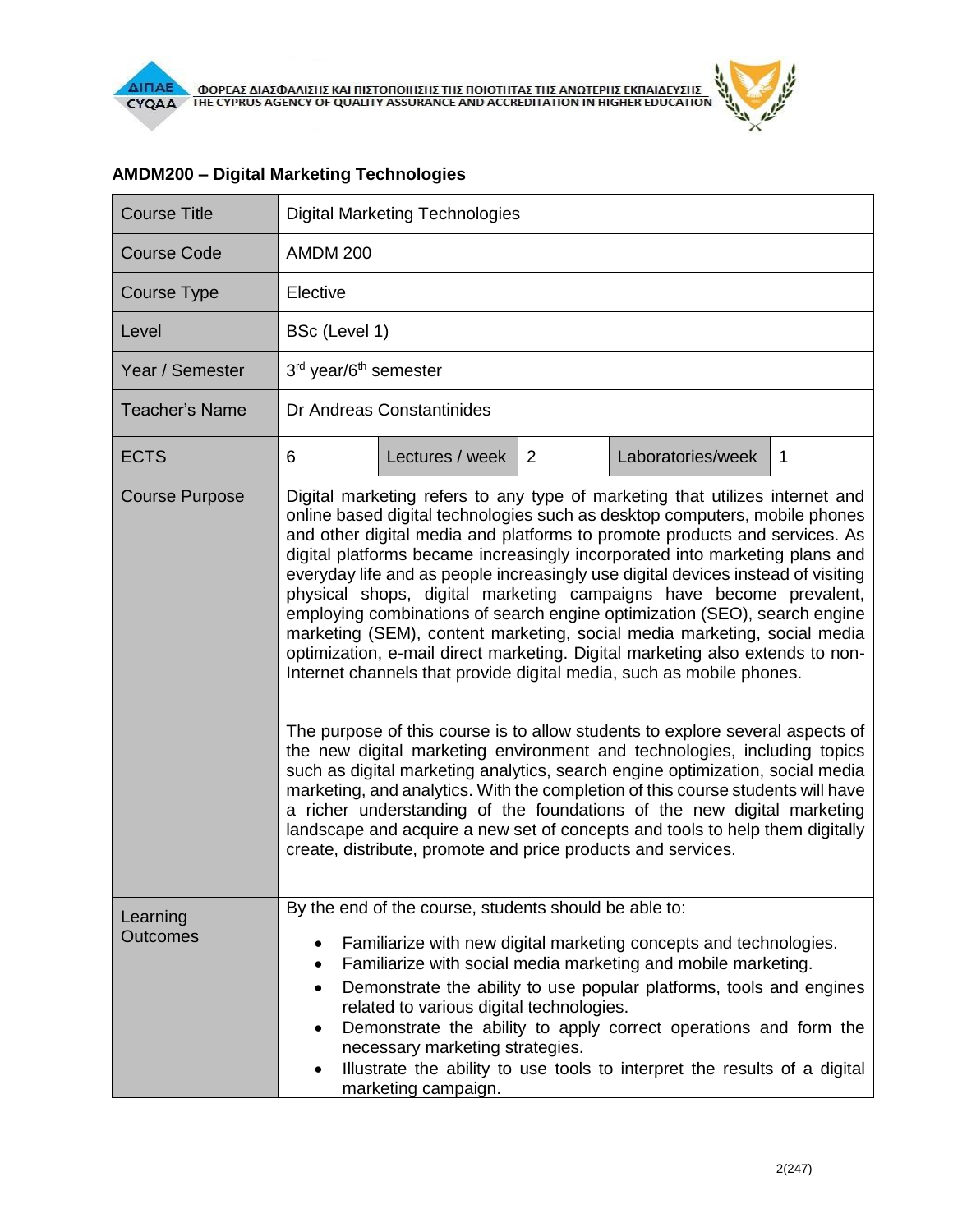

|                         | Understand the fundamentals of SEO and establish and implement a<br>SEO plan<br>Understand the fundamentals of paid search and launch, manage and<br>$\bullet$<br>measure paid search campaigns<br>To apply appropriate web design and website optimization processes<br>٠                                                                                                                                                                                                                  |                                                                                                                                                                                                               |                                                                                                                                                                                                                                                                                                                                                                                                                                                                                                                                                                                                                                                                                                                                                                                                                                                                                                                          |  |  |
|-------------------------|---------------------------------------------------------------------------------------------------------------------------------------------------------------------------------------------------------------------------------------------------------------------------------------------------------------------------------------------------------------------------------------------------------------------------------------------------------------------------------------------|---------------------------------------------------------------------------------------------------------------------------------------------------------------------------------------------------------------|--------------------------------------------------------------------------------------------------------------------------------------------------------------------------------------------------------------------------------------------------------------------------------------------------------------------------------------------------------------------------------------------------------------------------------------------------------------------------------------------------------------------------------------------------------------------------------------------------------------------------------------------------------------------------------------------------------------------------------------------------------------------------------------------------------------------------------------------------------------------------------------------------------------------------|--|--|
| Prerequisites           | AMDM100                                                                                                                                                                                                                                                                                                                                                                                                                                                                                     | Corequisites                                                                                                                                                                                                  | None                                                                                                                                                                                                                                                                                                                                                                                                                                                                                                                                                                                                                                                                                                                                                                                                                                                                                                                     |  |  |
| <b>Course Content</b>   | This course consists of the following chapters:<br>٠<br>Technologies<br>$\bullet$<br><b>Picture and Sound Marketing</b><br>Database Marketing, Paid databases.<br>$\bullet$<br>Website<br>$\bullet$<br>PageRank), Google Webmaster<br>$\bullet$<br>ads<br>Display Marketing, Google AdWords<br>Engines, Tools and Platforms<br>$\bullet$<br>$\bullet$<br>$\bullet$<br>dashboard.<br>٠<br><b>Metrics</b><br>Website optimization                                                             | Marketing, Website Techniques/Algorithms<br>Google Analytics as a marketing strategy valuation tool<br>Foursquare, Instagram, Youtube), Future Trends<br>Web social responsibility and word of mouth, Privacy | Introduction to Digital Marketing, Overview of New Digital Media and<br>Text Marketing, SMS Marketing, Email Marketing – related platforms<br>(e.g., MailChimp kai Vertical Response) and techniques (e.g.,<br>Publication Schedule, Split Test, Reporting and interpretation),<br>(e.g.,<br>Search Engine optimization, Paid placement, Paid inclusion,<br>Shopping search, Video search ads, Local search ads, Product listing<br>Content (Article) Marketing and Back-links as a strategy (establish<br>your credibility as an expert, and improve your search-engine ranking)<br>Social Networks, Users and Metrics - Social Media Management<br>Tools - how to manage multiple social media accounts from one<br>Social Media Marketing, Passive and Active, Content Creation,<br>Content Outreach, Examples (Twitter, Facebook, Google+, Linkedin,<br>Social Media Analytics and Tools, Facebook Graph Search API, |  |  |
| Teaching<br>Methodology | The course is structured around lectures (2 hours per week) and laboratories<br>(1 hour per week) as well as group projects with final project presentation,<br>laboratory exercises and individual work. During the lectures, students are<br>encouraged to participate in discussions enabling the exchange of ideas and<br>examples. Laboratory exercises are handed to students and their solutions<br>are discussed at laboratory periods. Additional tutorial time at the end of each |                                                                                                                                                                                                               |                                                                                                                                                                                                                                                                                                                                                                                                                                                                                                                                                                                                                                                                                                                                                                                                                                                                                                                          |  |  |

 $\overline{L}$  $\times$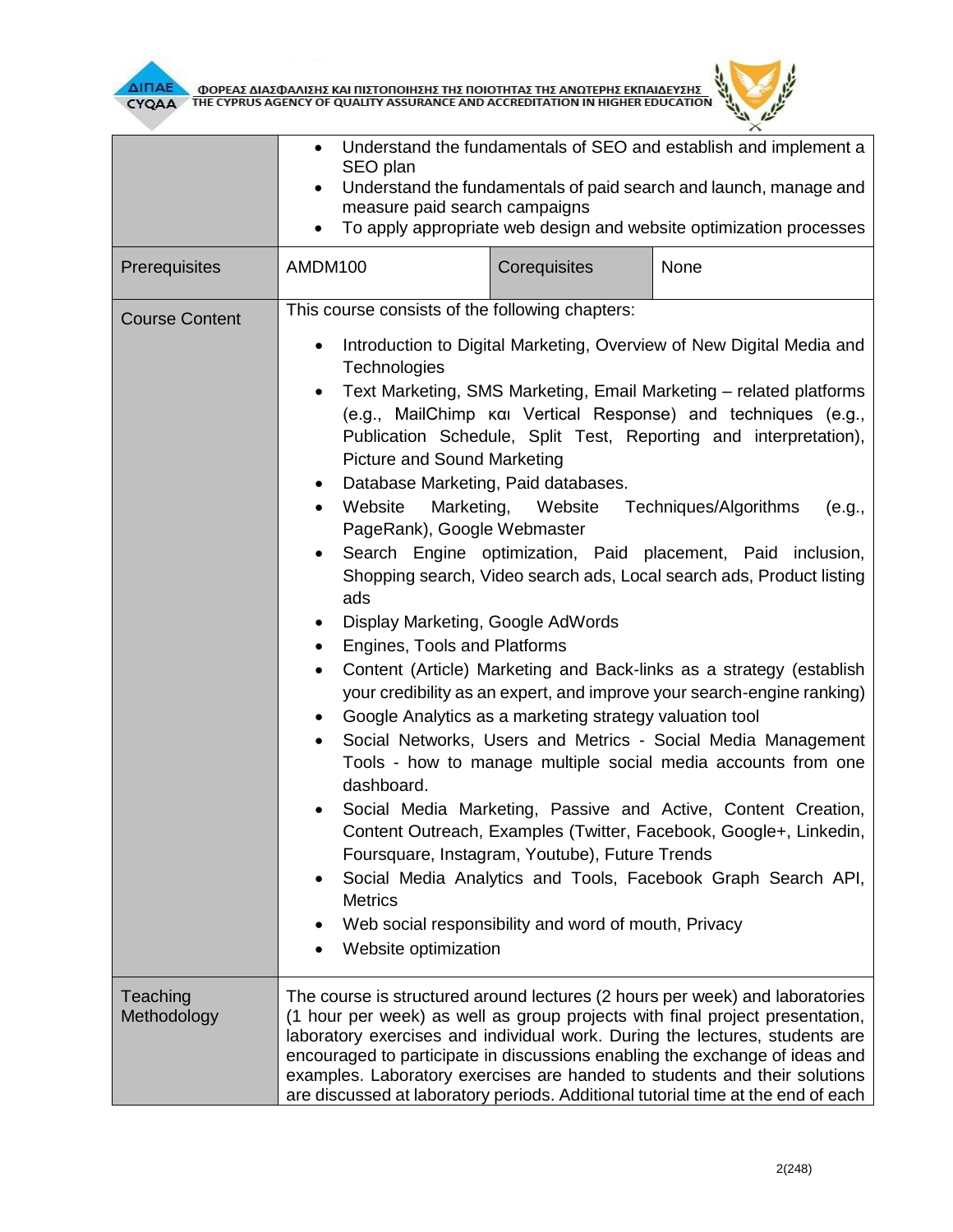



|                     | lecture is provided to students as well as additional notes for each section of<br>the course and worksheets, which process in the lab or as homework.<br>Students are expected to demonstrate the necessary effort to become<br>confident with the different concepts and topics of the course.<br>Lecture notes and presentations are available through the web (e-learning<br>platform) for students to use in combination with the textbooks. Furthermore,<br>theoretical principles are explained by means of specific examples and for                                                                                                                                                |  |  |  |
|---------------------|---------------------------------------------------------------------------------------------------------------------------------------------------------------------------------------------------------------------------------------------------------------------------------------------------------------------------------------------------------------------------------------------------------------------------------------------------------------------------------------------------------------------------------------------------------------------------------------------------------------------------------------------------------------------------------------------|--|--|--|
|                     | solving specific problems using practical examples. Students are also advised<br>to use the subject's textbook or reference books for further reading and<br>practice.                                                                                                                                                                                                                                                                                                                                                                                                                                                                                                                      |  |  |  |
| <b>Bibliography</b> | Textbooks:                                                                                                                                                                                                                                                                                                                                                                                                                                                                                                                                                                                                                                                                                  |  |  |  |
|                     | Inbound Marketing, Revised and Updated: Attract, Engage, and<br>Delight Customers Online (2014 Revised Version), Brian Halligan,<br>Dharmesh Shah, Wiley Publishing House.                                                                                                                                                                                                                                                                                                                                                                                                                                                                                                                  |  |  |  |
|                     | References:                                                                                                                                                                                                                                                                                                                                                                                                                                                                                                                                                                                                                                                                                 |  |  |  |
|                     | Dave Chaffey, Fiona Ellis-Chadwick, (2012) Digital Marketing:<br>$\bullet$<br>Strategy, Implementation and Practice, Pearson<br>Damian Ryan, (2014) Understanding Digital Marketing: Marketing<br>$\bullet$<br>Strategies for Engaging the Digital Generation, Kogan Page.<br>WSI, (2013), Digital Minds: 12 Things Every Business Needs to<br>$\bullet$<br>Know About Digital Marketing, FriesenPress<br>Dave Chaffey, PR Smith (2012), Emarketing Excellence: Planning<br>$\bullet$<br>and Optimizing your Digital Marketing, Routledge<br>S. Godin, (1999), Permission Marketing: Turning Strangers Into<br>$\bullet$<br>Friends And Friends Into Customers, New York: Simon & Schuster. |  |  |  |
| Assessment          | The Students are assessed via continuous assessment throughout the<br>duration of the Semester, which forms the Coursework grade and the final<br>written exam. The coursework and the final exam grades are weighted 60%<br>and 40%, respectively, and compose the final grade of the course.                                                                                                                                                                                                                                                                                                                                                                                              |  |  |  |
|                     | Various approaches are used for the continuous assessment of the students,<br>such as mid-term test, class participation and laboratory work, group project<br>design, implementation and presentation. The assessment weight, date and<br>time of each type of continuous assessment is being set at the beginning of<br>the semester via the course outline. An indicative weighted continuous<br>assessment of the course is shown below:                                                                                                                                                                                                                                                |  |  |  |
|                     | <b>Mid-term Tests</b><br>(10% of total marks for module)                                                                                                                                                                                                                                                                                                                                                                                                                                                                                                                                                                                                                                    |  |  |  |
|                     | <b>Participation Activities (Lab work)</b> (10% of total marks for module)                                                                                                                                                                                                                                                                                                                                                                                                                                                                                                                                                                                                                  |  |  |  |
|                     | One marked (group) project<br>(10% of total marks for module)<br>٠                                                                                                                                                                                                                                                                                                                                                                                                                                                                                                                                                                                                                          |  |  |  |
|                     | Presentation of group project<br>(10% of total marks for module)<br>٠<br>One closed-book, 3-hours exam<br>(60% of total marks for module                                                                                                                                                                                                                                                                                                                                                                                                                                                                                                                                                    |  |  |  |
|                     |                                                                                                                                                                                                                                                                                                                                                                                                                                                                                                                                                                                                                                                                                             |  |  |  |